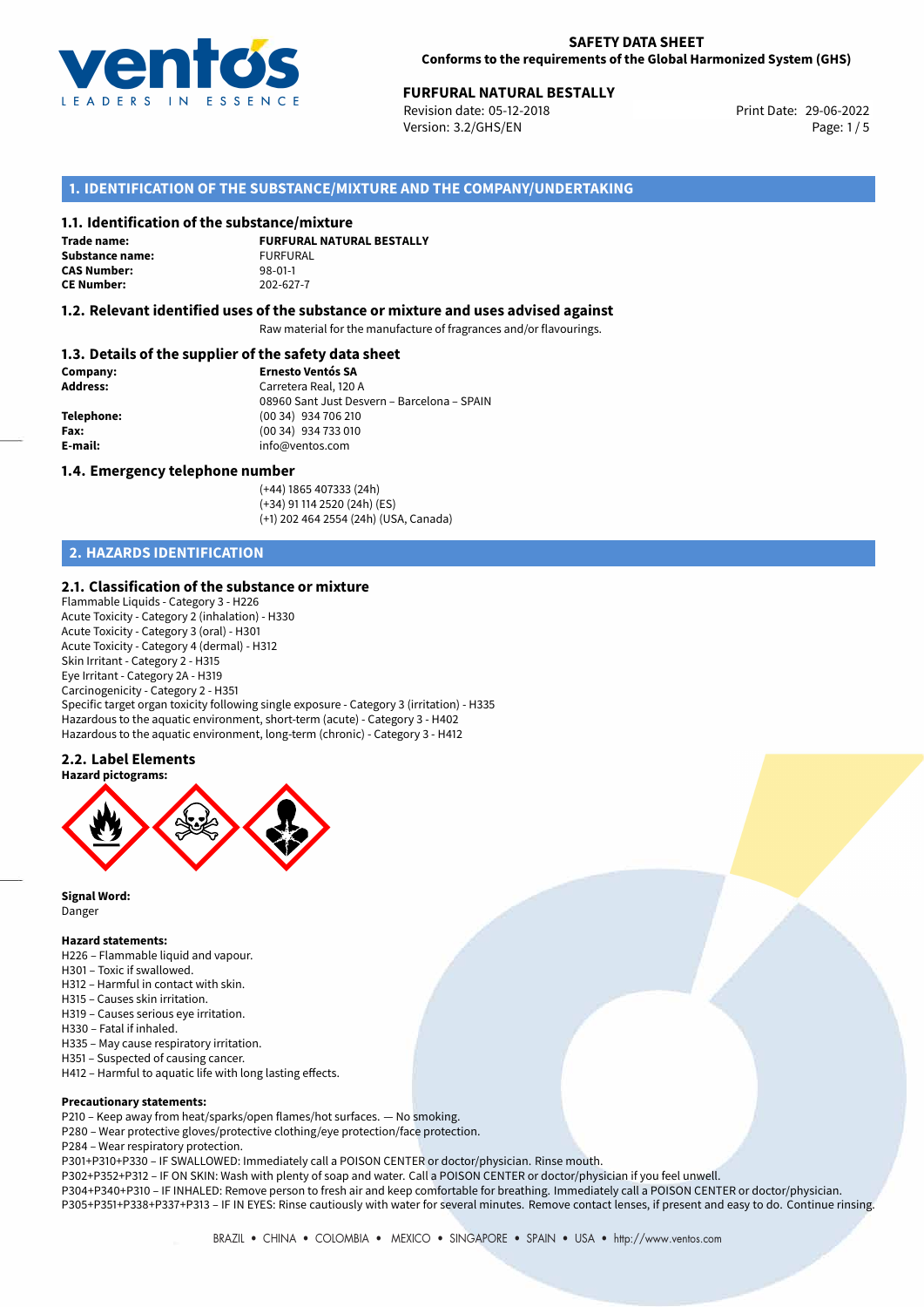

## **FURFURAL NATURAL BESTALLY**<br>
Revision date: 05-12-2018<br> **Print Date: 29-06-2022**

Revision date: 05-12-2018 Version: 3.2/GHS/EN Page: 2 / 5

If eye irritation persists: Get medical advice/attention. P332+P313 – If skin irritation occurs: Get medical advice/attention.

### **2.3. Other hazards**

No Information available

## **3. COMPOSITION/INFORMATION ON INGREDIENTS**

#### **3.1. Substances**

| FURFURAL      |
|---------------|
| $98 - 01 - 1$ |
| 202-627-7     |
|               |

#### **Hazardous constituents:**

| <b>Chemical Name</b> | % (w/w) | <b>CAS No</b><br><b>EC No</b> | <b>Classification according to GHS</b>                                                                                                                                                                                                                                                                                                                                                                                                                                                                                                                              |
|----------------------|---------|-------------------------------|---------------------------------------------------------------------------------------------------------------------------------------------------------------------------------------------------------------------------------------------------------------------------------------------------------------------------------------------------------------------------------------------------------------------------------------------------------------------------------------------------------------------------------------------------------------------|
| <b>FURFURAL</b>      | >50     | 98-01-1<br>202-627-7          | Flammable Liquids - Category 3 - H226<br>Acute Toxicity - Category 2 (inhalation) - H330<br>Acute Toxicity - Category 3 (oral) - H301<br>Acute Toxicity - Category 4 (dermal) - H312<br>Skin Irritant - Category 2 - H315<br>Eye Irritant - Category 2A - H319<br>Carcinogenicity - Category 2 - H351<br>Specific target organ toxicity following single exposure - Category 3 (irritation) - H335<br>Hazardous to the aquatic environment, short-term (acute) - Category 3 - H402<br>Hazardous to the aquatic environment, long-term (chronic) - Category 3 - H412 |

[See the full text of the hazard statements in section 16.](#page-4-0)

## **3.2. Mixtures**

Not applicable.

#### **4. FIRST-AID MEASURES**

## **4.1. Description of necessary first aid measures**

| Ingestion:    | Rinse mouth with water.                                                                                               |
|---------------|-----------------------------------------------------------------------------------------------------------------------|
|               | Obtain medical advice.                                                                                                |
|               | Keep at rest. Do not induce vomiting.                                                                                 |
| Eye contact:  | In case of contact with eyes, rinse immediately with plenty of water for at least 15 minutes and seek medical advice. |
| Inhalation:   | Remove person to fresh air and keep at rest.                                                                          |
|               | Seek immediate medical advice.                                                                                        |
| Skin contact: | Take off immediately all contaminated clothing.                                                                       |
|               | Thoroughly wash affected skin with soap and water.                                                                    |
|               | Seek medical attention if symptoms persist.                                                                           |

#### **4.2. Most important symptoms and effects, both acute and delayed**

No information available.

#### **4.3. Indication of any immediate medical attention and special treatment needed**

No information available.

#### **5. FIRE-FIGHTING MEASURES**

#### **5.1. Extinguishing Media**

Water spray, carbon dioxide, dry chemical powder or appropriate foam. For safety reasons do not use full water jet.

#### **5.2. Special hazards arising from the substance or mixture**

Known or Anticipated Hazardous Products of Combustion: Emits toxic fumes under fire conditions.

#### **5.3. Advice for firefighters**

High temperatures can lead to high pressures inside closed containers. Avoid inhalation of vapors that are created. Use appropriate respiratory protection. Do not allow spillage of fire to be poured into drains or watercourses. Wear self-contained breathing apparatus and protective clothing.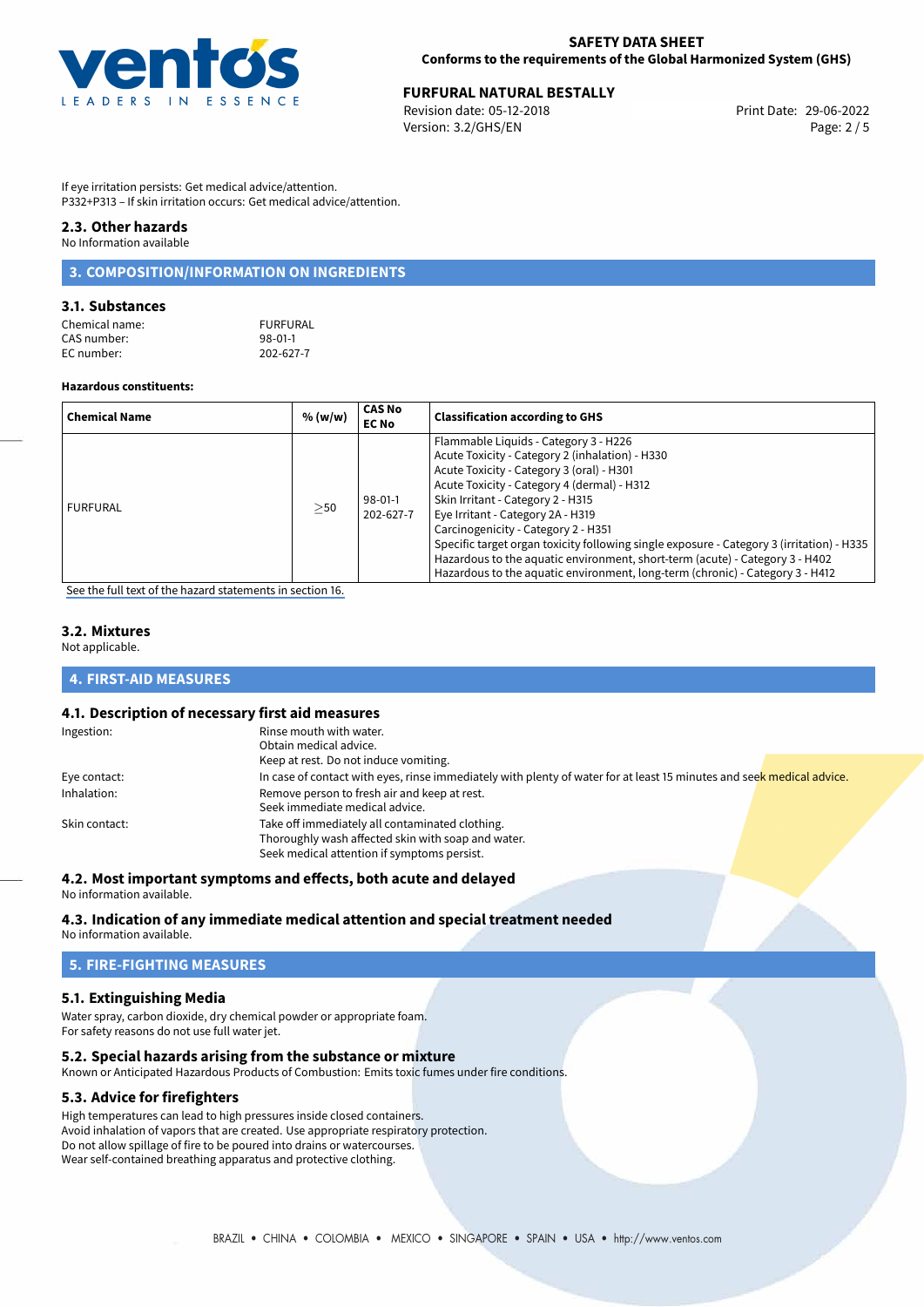

## **FURFURAL NATURAL BESTALLY**<br>
Revision date: 05-12-2018<br> **Print Date: 29-06-2022**

Revision date: 05-12-2018 Version: 3.2/GHS/EN Page: 3 / 5

### **6. ACCIDENTAL RELEASE MEASURES**

#### **6.1. Personal precautions, protective equipment and emergency procedures**

Evacuate surronding areas. Ensure adequate ventilation. Keep unnecessary and unprotected personnel from entering. Do not breathe vapor/spray. Avoid contact with skin and eyes. Information regarding personal protective measures: see section 8.

#### **6.2. Environmental precautions**

To avoid possible contamination of the environment, do not discharge into any drains, surface waters or groundwaters.

#### **6.3. Methods and materials for containment and cleaning up**

Cover with an inert, inorganic, non-combustible absorbent material (e.g. dry-lime, sand, soda ash). Place in covered containers using non-sparking tools and transport outdoors. Avoid open flames or sources of ignition (e.g. pilot lights on gas hot water heater). Ventilate area and wash spill site after material pickup is complete.

#### **6.4. Reference to other sections**

Information regarding exposure controls, personal protection and disposal considerations can be found in sections 8 and 13.

## **7. HANDLING AND STORAGE**

#### **7.1. Precautions for safe handling**

Do not store or handle this material near food or drinking water. Do not smoke. Avoid contact with the eyes, skin and clothing. Wear protective clothing and use glasses. Observe the rules of safety and hygiene at work. Keep in the original container or an alternative made from a compatible material.

## **7.2. Conditions for safe storage, including any incompatibilities**

Store in tightly closed and preferably full containers in a cool, dry and ventilated area, protected from light. Keep away from sources of ignition (e.g. hot surfaces, sparks, flame and static discharges). Keep away from incompatible materials (see section 10).

#### **7.3. Specific end use(s)**

No information available.

#### **8. EXPOSURE CONTROLS AND PERSONAL PROTECTION**

#### **8.1. Control parameters**

Components with occupational exposure limits: None known.

#### **8.2. Exposure controls**

Measures should be taken to prevent materials from being splashed into the body. Provide adequate ventilation, according to the conditions of use. Use a mechanical exhaust if required.

#### **8.3. Individual protection measures, such as personal protective equipment**

| Eye/Face protection:             | Chemical safety goggles are recommended. Wash contaminated goggles before reuse.                                                      |
|----------------------------------|---------------------------------------------------------------------------------------------------------------------------------------|
| Hand Protection:                 | Chemical-resistant gloves are recommended. Wash contaminated gloves before reuse.                                                     |
| Body protection:                 | Personal protective equipment for the body should be selected based on the task being performed and the risks<br>involved.            |
| <b>Respiratory Protection:</b>   | In case of insufficient ventilation, use suitable respiratory equipment.                                                              |
| Environmental exposure controls: | Emissions from ventilation or process equipment should be checked to ensure they comply with environmental<br>protection legislation. |
|                                  | In some cases, filters or engineering modifications to the process equipment will be necessary to reduce emissions to                 |
|                                  | acceptable levels.                                                                                                                    |

#### **9. PHYSICAL AND CHEMICAL PROPERTIES**

#### **9.1. Information on basic physical and chemical properties**

Appearance: Liquid Colour: Conforms to standard Odour: Conforms to standard Odour theshold: Not determined pH: Not determined Melting point/freezing point:  $-36^{\circ}$ C Flash point: 60 °C Evaporation rate: Not determined

Boling point/boiling range: 161-162 (1 atm); 55°C (15 hPa)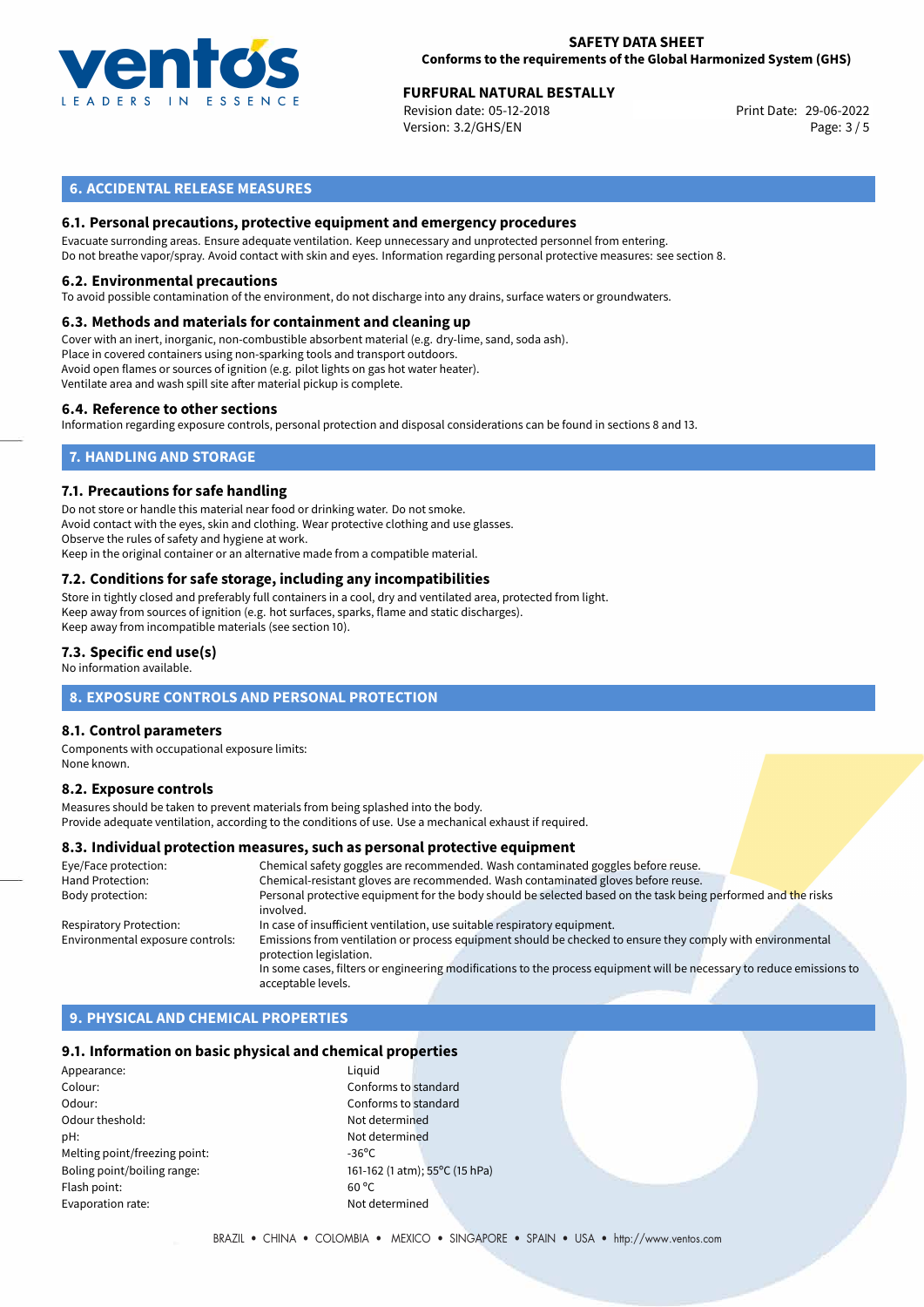

# 29-06-2022 **FURFURAL NATURAL BESTALLY**

Revision date: 05-12-2018 Version: 3.2/GHS/EN Page: 4 / 5

Flammability: Not determined Lower flammability/Explosive limit: Not determined Upper flammability/Explosive limit: Not determined Vapour pressure: 2,3 hPa (20ºC);18,0 hPa (55ºC) Vapour Density: Vapour Density: Density: 1,155−1,165 g/mL (20<sup>o</sup>C)<br>Relative density: 1,155−1,165 (20<sup>o</sup>C) Relative density: 1,155−1,165 (20°C)<br>Water solubility: 1,155−1,165 (20°C) Solubility in other solvents: SOLUBLE IN ETHANOL Partition coefficient n-octanol/water: Not determined Auto-ignition temperature: Not determined Decomposition temperature: Not determined Viscosity, dynamic: Not determined Viscosity, kinematic: Not determined Explosive properties: Not determined Oxidising properties: Not determined

SOLUBILITY IN WATER: 9% COLD WATER, 20% HOT WATER.

## **10. STABILITY AND REACTIVITY**

#### **10.1. Reactivity**

No hazardous reactions if stored and handled as prescribed/indicated.

#### **10.2. Chemical stability**

The product is stable if stored and handled as prescribed/indicated.

#### **10.3. Possibility of hazardous reactions**

No hazardous reactions if stored and handled as prescribed/indicated.

#### **10.4. Conditions to Avoid**

Conditions to Avoid: Excessive heat, flame or other ignition sources.

#### **10.5. Incompatible materials**

Avoid contact with strong acids and bases and oxidizing agents.

#### **10.6. Hazardous decomposition products**

During combustion may form carbon monoxide and unidentified organic compounds.

## **11. TOXICOLOGICAL INFORMATION**

| <b>Acute toxicity</b>                    | Toxic if swallowed. Harmful in contact with skin. Fatal if inhaled.       |  |
|------------------------------------------|---------------------------------------------------------------------------|--|
| <b>Skin corrosion/irritation</b>         | Causes skin irritation.                                                   |  |
| Serious eye damage/irritation            | Causes serious eye irritation.                                            |  |
| <b>Respiratory or skin sensitisation</b> | Based on the data available, the criteria for classification are not met. |  |
| <b>Germ cell mutagenicity</b>            | Based on the data available, the criteria for classification are not met. |  |
| Carcinogenicity                          | Suspected of causing cancer.                                              |  |
| <b>Reproductive toxicity</b>             | Based on the data available, the criteria for classification are not met. |  |
| <b>STOT-single exposure</b>              | May cause respiratory irritation.                                         |  |
| <b>STOT-repeated exposure</b>            | Based on the data available, the criteria for classification are not met. |  |
| <b>Aspiration hazard</b>                 | Based on the data available, the criteria for classification are not met. |  |

#### **12. ECOLOGICAL INFORMATION**

#### **12.1. Toxicity**

**Assessment:** Harmful to aquatic life with long lasting effects. **Experimental/calculated data:** No information available.

## **12.2. Degradability**

No information available.

#### **12.3. Bioaccumulative potential**

No information available.